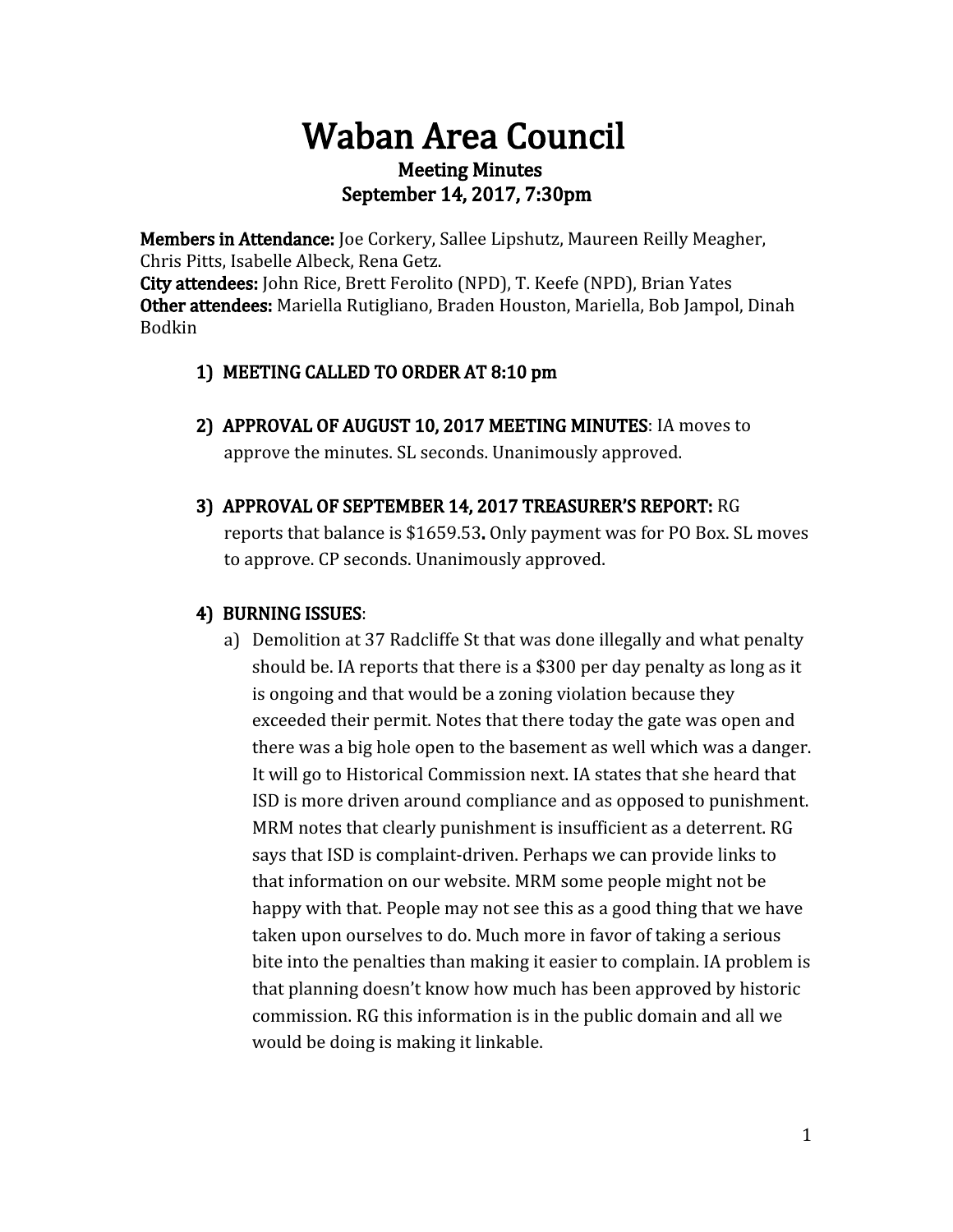#### 5) DISCUSSION WITH BRETT FEROLITO, COMMUNITY OUTREACH OFFICER, NEWTON POLICE DEPARTMENT

- 6) UPDATES:
	- a) Staples-Craft IA is requesting \$600,000 for Phase 1 (of 3). BY do they have approvals from disabilities committee. IA no, because they need waiver for the whole building and for the use of just the first floor after the ramp so that they could get open. Phase 2 would include an elevator. IA felt that sentiment at the meeting was that it was a lot of money for not a lot of use by the public. There was a motion to not invite the proposal (5-0). Chairman said he was not interested, usually they give money to failing buildings with public access and not private buildings. BY did anybody raise that this was a historic building. MRM they went to mass historic for what they were proposing and there were not willing to give the tax credit. Pivot points were around community use and access. They could come back with another pre-proposal next year, but they were not encouraged. IA says that Alice were bombarded with emails about the property and there were many people in attendance opposed to it. MRM reports that John Yo had asked if Suzuki school had entered into a relationship with the Windsor Club. Answer was no.
	- b) Waban Common SL reports that they now have Waban Common Inc., and have applied for  $501(c)3$ . But that may take months. So going to move the fundraiser to January 20 to ensure that people who make donations can take the tax deduction. Landscape architect is preparing a bird's eye view. Going to plant trees in the Spring (beginning of May). Had originally planned for November but contractors wouldn't commit to life of tree if planted in November. Trees will have been paid for through Angier tree plan. Still need a meeting with Parks & Rec. IA says that every where she goes benches are always facing the walkway unlike in this plan. Going to be installing a hard end drip irrigation at the time the trees are going in. RG no fountain? SL the middle of the island is being left to the community to decide what will go there.
	- c) Election Showcases SL we need people to help on October 8 and October 22. Going to have all of the at-large candidates on stage at Angier and will be questioned by Andy Levin. CP is planning to video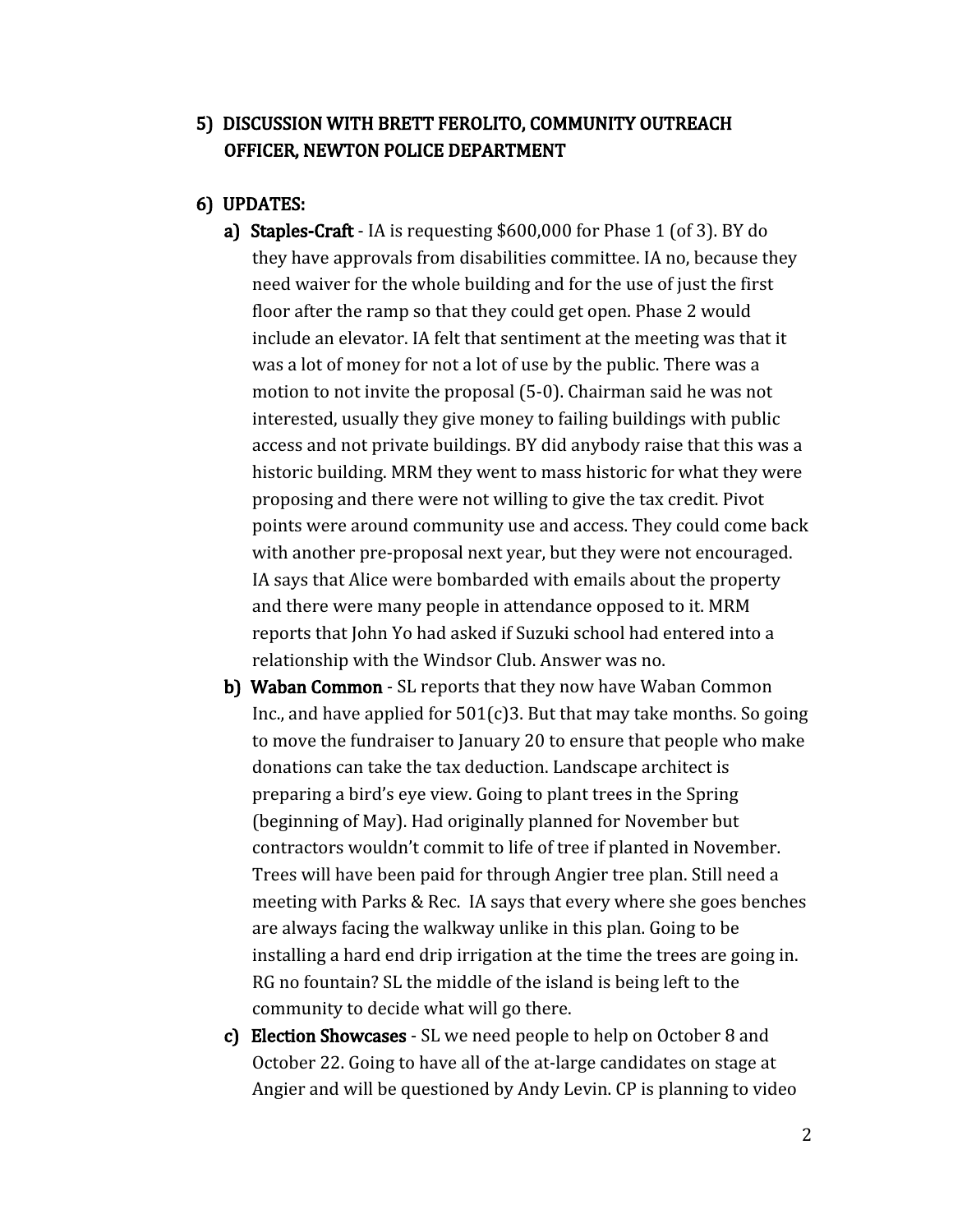everything. We need publicity. BY be sure you get to Jerry Reilly for Upper Falls News. MRM were hoping to get the city to put notice on sandwich boards. SL has info from all the candidates listing their websites correctly. Want website info printed up and handed out to people that day. BY will there be a way to bring individual stuff. SL no, we've asked all candidates to leave campaign information at home. Name tags and placards need to be produced for both days. MRM thinks Upper Falls Council did it last time and volunteered to do it again. SL thinks we should have name tags as the home council. RG volunteered to do it. SL wants to print a table with candidates names and a place to put comments. Think we ought to have a program and need to provide paper for questions from the audience. MRM it would be useful to ask people what part of Newton where they are from. SL will need a sign in sheet. CP don't think allowing random public questions is a good idea as it can lead to wasting precious time with off topic content as he has witnessed in other public forums. Instead, he suggests that we allow people to submit questions in advance, prior to the event via email or other, and during on notecards. The subcommittee will remove duplicates and collate into questions for the moderators. SL need to be there when doors open at 12:30 (10/8). Only one custodian and he needs help. CP can I get in there early? Video and audio production requires 2 hours in advance minimum. SL you need to communicate that to the school. Also need to be there at the end to stow the chairs and be greeters. Mostly the same needs for 10/22 meetings. Moderator for mayoral and school committee will be Marjorie Arons-Barron. John Katsulas will be the moderator for the Charter Commission debate. BY who is speaking on behalf of the Charter? SL they have not told me for either Yes/No positions.

- 7) AREA COUNCIL ELECTION INFORMATION FOR NOVEMBER 7: SL reports that we may have 9 candidates running for WAC, but won't know final numbers until after the 26th. Papers need to be notarized before submitting.
- 8) NEW BUSINESS: IA states that in the winter the roof drips and the stone is crumbling. Waban Library is getting \$300,000 in CPA funding. CP on the list three times for the roof, the bathroom, and something else. RG is